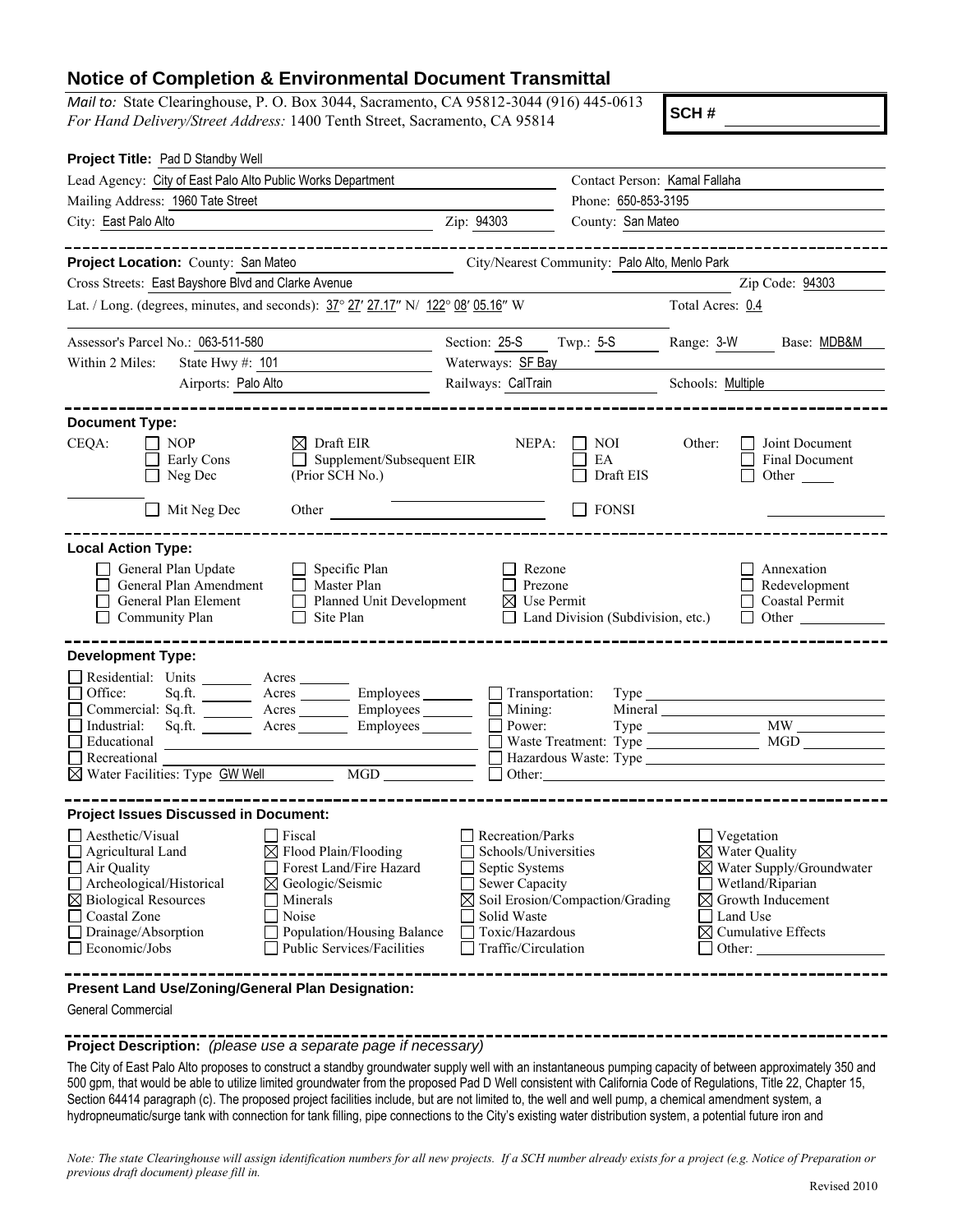manganese treatment system (with backwash holding tank, backwash holding tank decant water pumps, and water blending with a higher quality water source) or an emergency water storage tank.